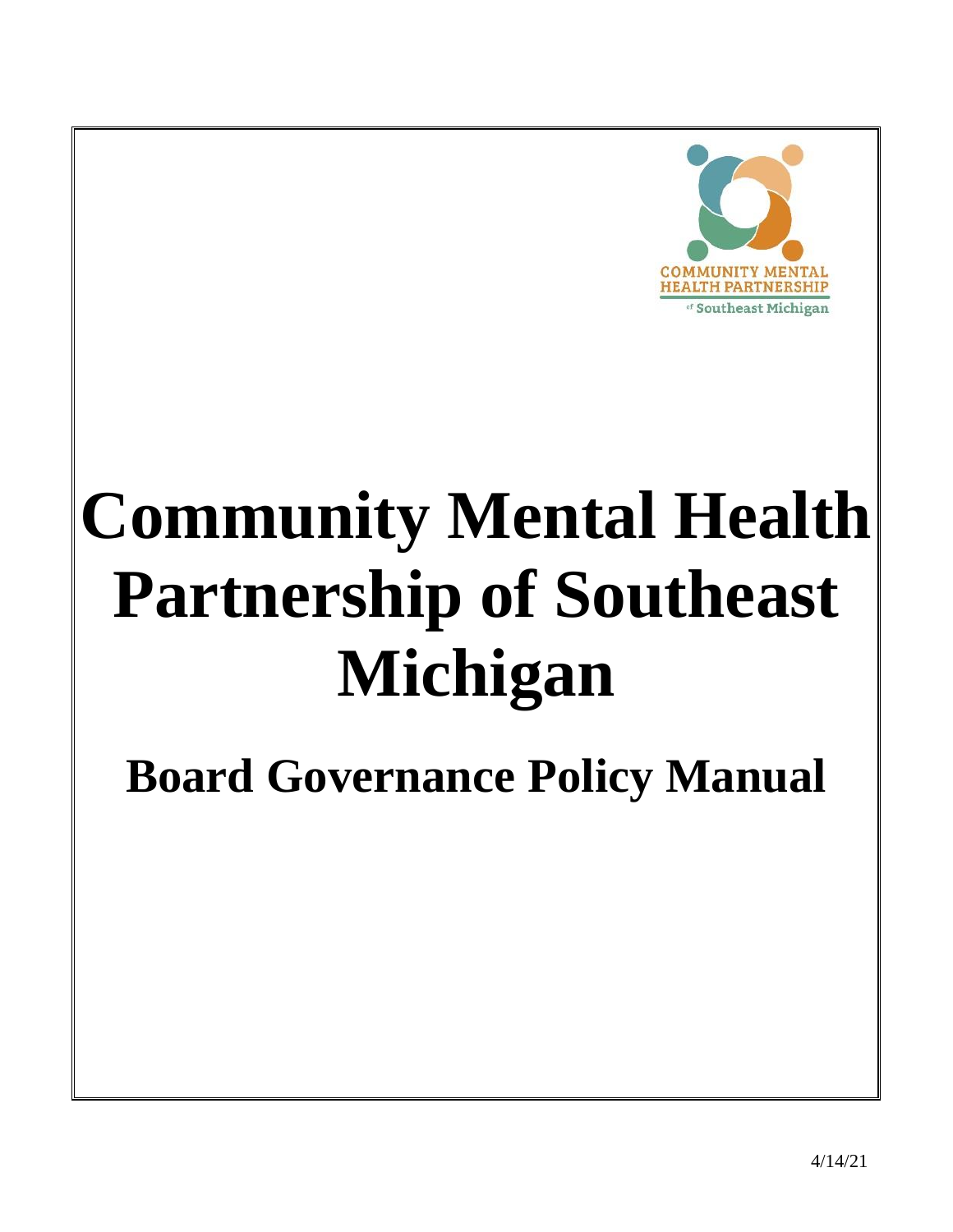## **TABLE OF CONTENTS**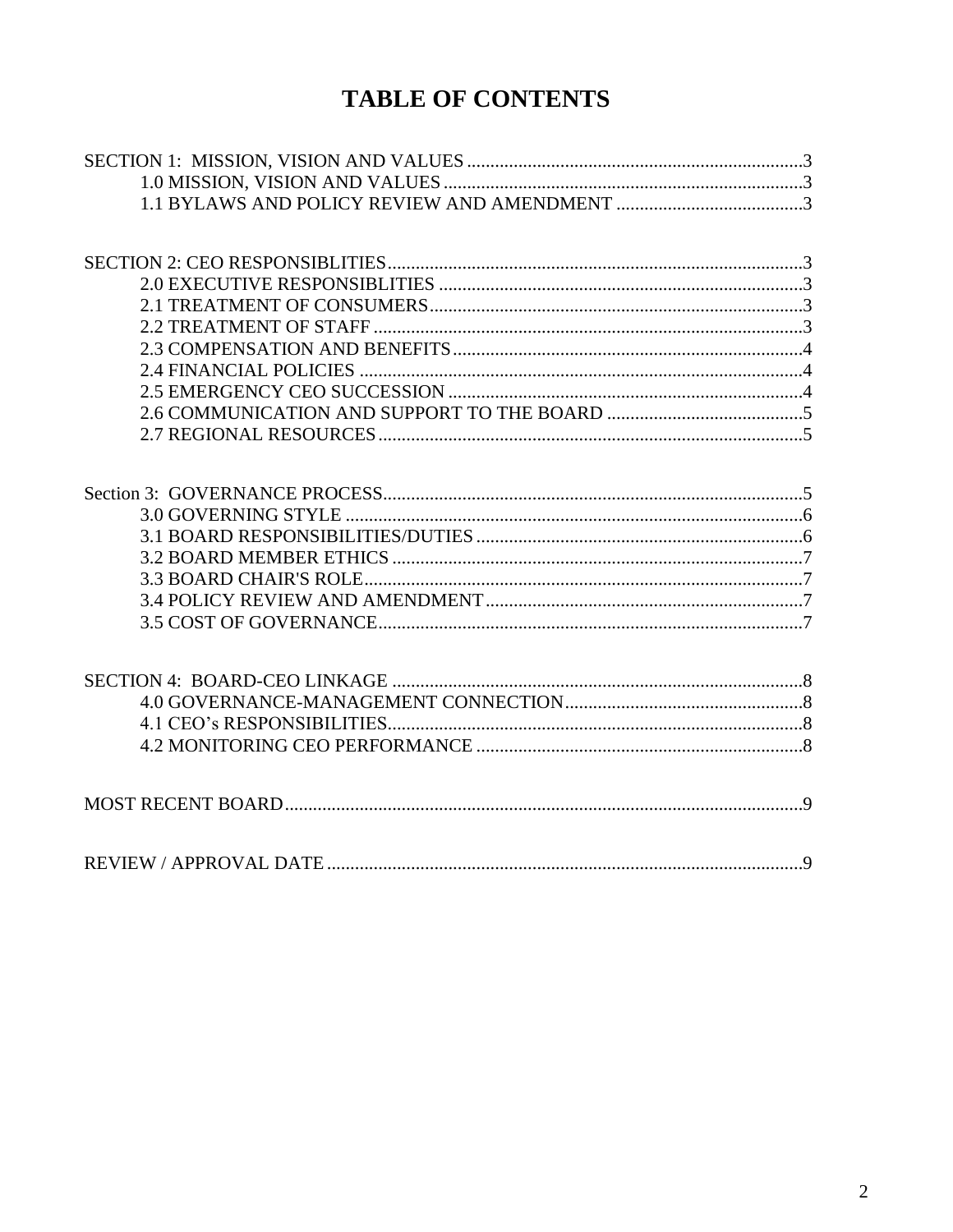# **SECTION 1: MISSION, VISION AND VALUES**

## <span id="page-2-1"></span><span id="page-2-0"></span>**1.0 MISSION, VISION AND VALUES**

Mission: Through effective partnerships, the CMHPSM ensures and supports the provision of high-quality integrated care that is cost effective and focuses on improving the health, wellness, and quality of life for people living in our region.

Vision: The CMHPSM will address the challenges confronting people living in our region by influencing public policy and participating in initiatives that reduce stigma and disparities in health care delivery while promoting recovery and wellness.

Values:

- Strength Based and Recovery Focused
- Trustworthiness and Transparency
- Accountable and Responsible
- Shared Governance
- Innovative and Data Driven Decision Making
- Learning Organization

## <span id="page-2-2"></span>**1.1 BYLAWS AND POLICY REVIEW AND AMENDMENT**

The Board will review the regional mission, vision, and values statements for relevance to current needs and interest of the four county partners at least every two years. The Board will ensure stakeholder involvement in the review of the mission, vision and values.

# **SECTION 2: CEO RESPONSIBLITIES**

#### <span id="page-2-4"></span><span id="page-2-3"></span>**2.0 EXECUTIVE RESPONSIBLITIES**

The CEO shall ensure that all practices, activities, decisions, and/or organizational circumstances shall be lawful, prudent and in compliance with commonly accepted business and professional ethics. The CEO will recommend either new or revised Board Governance policies to address areas of non-compliance.

#### <span id="page-2-5"></span>**2.1 TREATMENT OF CONSUMERS**

With respect to interactions with and services provided to consumers or those applying to be consumers, the CEO shall ensure the CMHPSM has an established process that is followed to monitor conditions and procedures employed across the four-county region so that services and supports are provided in a manner that is dignified, respectful, appropriate, not unnecessarily intrusive, and promotes safety. Services and supports shall be delivered in accordance with the CMHPSM Mission and Vision statements.

## <span id="page-2-6"></span>**2.2 TREATMENT OF STAFFPERSONS**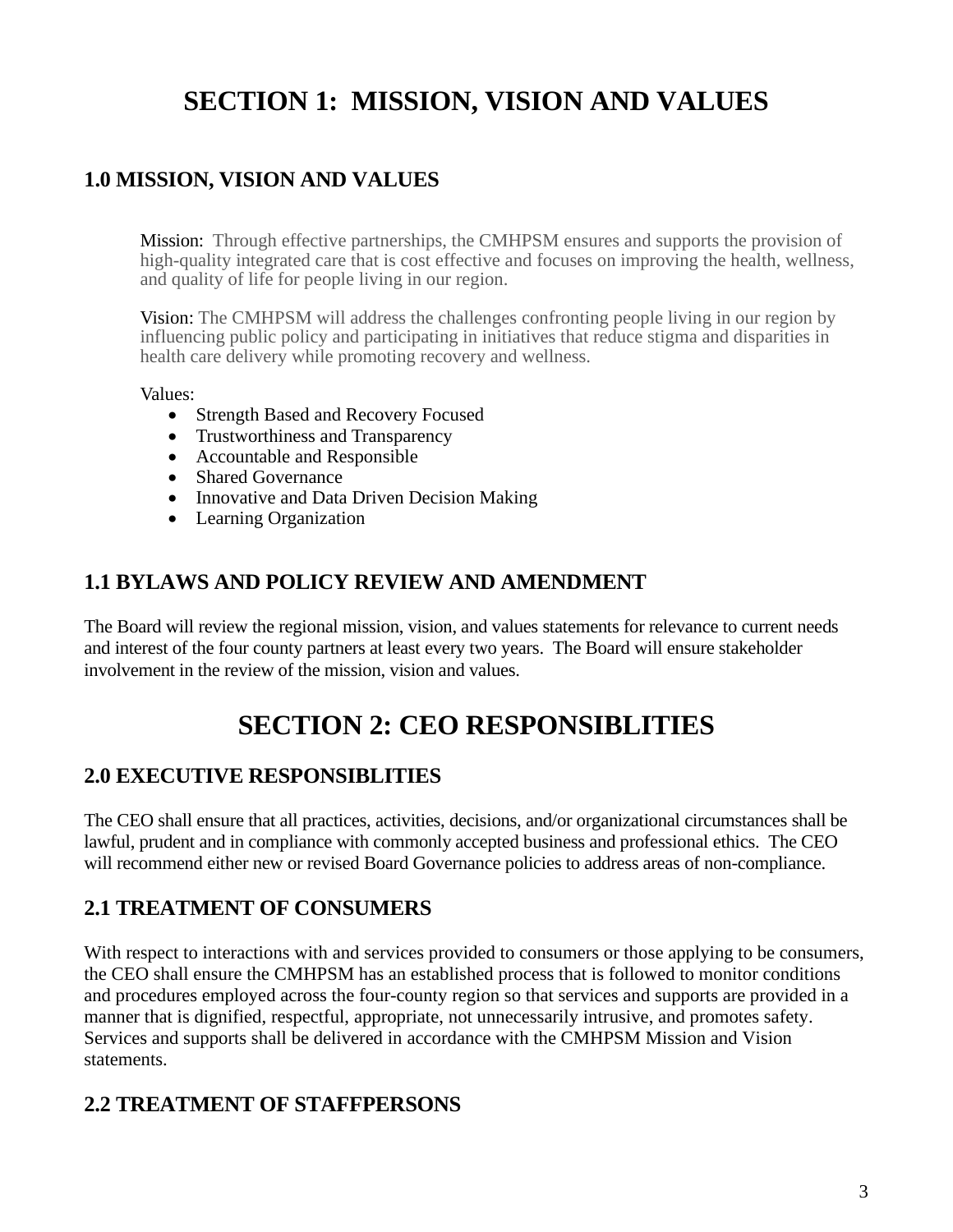The CEO shall promote working conditions for the staff that are fair, dignified, respectful, organized, and clear.

Further, by way of example, but not limited to the following:

- 1. Operate with written personnel rules which: (a) clarify rules for staff, (b) provide for effective handling of grievances, and (c) protect against wrongful conditions, such as discrimination, harassment, nepotism and/or preferential treatment for personal reasons.
- 2. Produce and continually update the CMHPSM employee handbook which establishes the general expectations and principles of employment, operational policies, employee benefit and leave provisions and general standards of conduct for employees.
- 3. Have a process to administer exit interviews and staff satisfaction surveys.
- 4. Ensure each employee of the CMHPSM shall have due process in the event of an adverse disciplinary action.
- 5. Within fiscal constraints, provide necessary resources to staff for the performance of their job duties.
- 6. Have a process to ensure job descriptions, work plans and assigned outcomes for staff persons are continually assessed.
- 7. Staff shall have work performance appraisals at minimum annually.

## <span id="page-3-0"></span>**2.3 COMPENSATION AND BENEFITS**

The CEO shall administer board approved competitive compensation and benefits for CMHPSM employees.

## <span id="page-3-1"></span>**2.4 FINANCIAL BOARD GOVERNANCE POLICIES**

The CEO and CFO shall ensure the financial policies and practices of the CMHPSM meet state and federal requirements and are compliant with Generally Accepted Accounting Practices (GAAP).

Financial Board Governance Policies which shall be approved by the Board include:

- A. Procurement
- B. Investing
- C. CEO General Scope of Authority
- D. CEO Authority for Position Control and Compensation
- E. Financial Stability and Risk Reserve Management
- 1. The CEO and CFO shall review the financial policies annually and make recommendations to the Board for revisions, amendments when needed. All approved CMHPSM Board Governance Policies can be found on the CMHPSM website: [www.cmhpsm.org/governance-policies](http://www.cmhpsm.org/governance-policies)

## <span id="page-3-2"></span>**2.5 EMERGENCY CEO SUCCESSION**

To protect the CMHPSM from sudden loss of CEO Services, the CEO shall have no fewer than two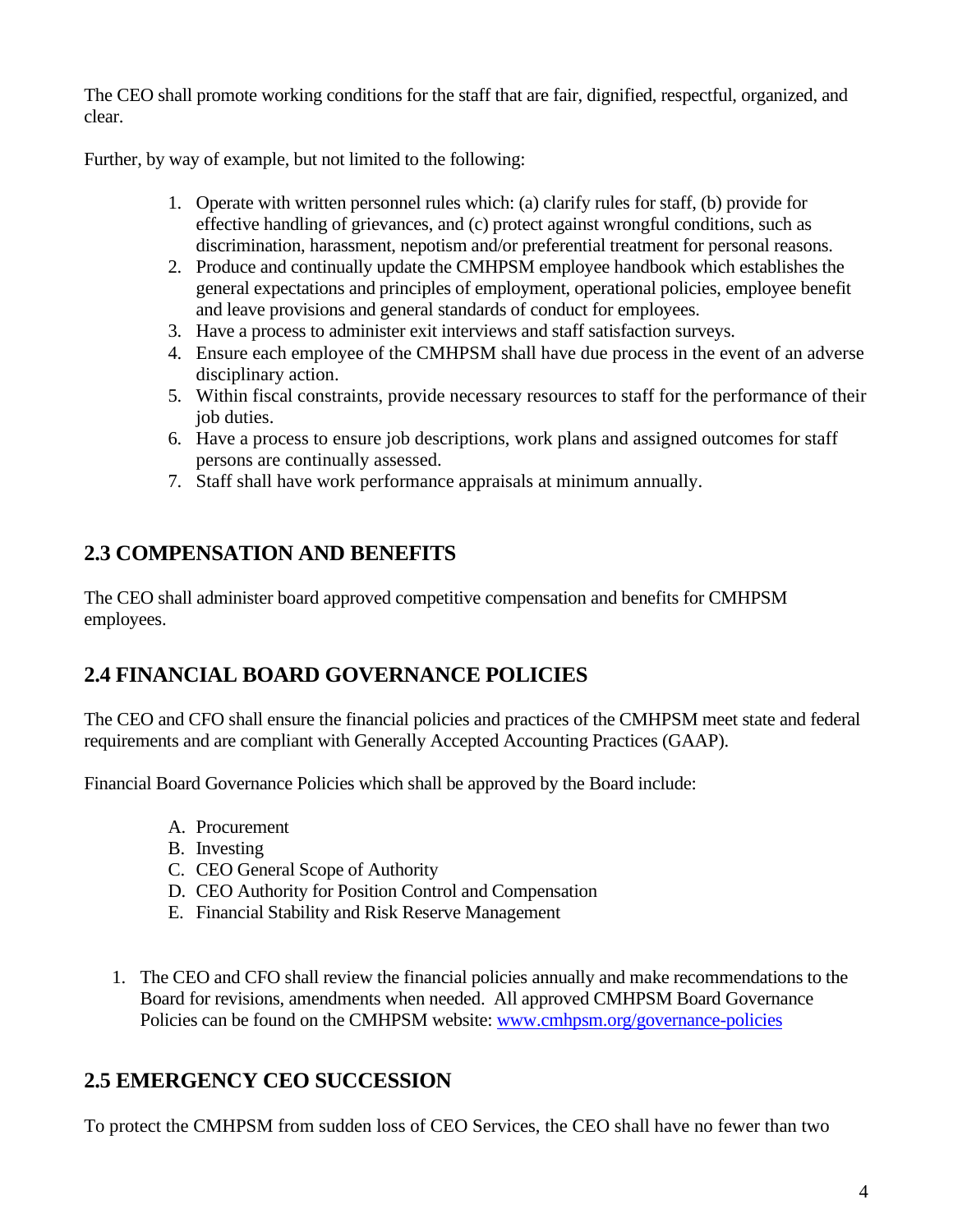other executives familiar with Board and CEO issues and processes.

## <span id="page-4-0"></span>**2.6 COMMUNICATION AND SUPPORT TO THE BOARD**

The CEO shall keep the CMHPSM Board informed and supported in its work.

Further, by way of example, but not limited to the following:

- 1. Submit monitoring data required to the Board in a timely, accurate, and understandable fashion, directly addressing provisions of Board Policies being monitored.
- 2. Keep the Board informed of relevant trends, anticipated adverse media coverage, threatened or pending lawsuits and material external and internal changes, particularly changes in the assumptions upon which any Board Policy has previously been established.
- 3. Advise the Board if, in the CEO'S opinion, the Board is not in compliance with its own policies on Governance Process and Board – CEO Linkage, through the Board Chair.
	- a) If there is a breakdown in the relationship between the Board Chair and the CEO, the CEO shall inform the full CMHPSM Board of Directors of the breakdown.
	- b) In the event the CMHPSM Board is unable to resolve the issues, the leadership of the CMHSPs that appoint the CMHSP members to the CMHPSM Board shall meet to address the issues and develop recommendations for the CMHPSM Board to act upon.
- 4. Marshal for the Board information from as many staff and external perspectives, on issues and options as needed for fully informed Board choices.
- 5. Provide a mechanism for official Board communications.
- 6. The CEO shall provide a compliance report to the Board at least annually and any time there are any serious violations at either the CMHPSM or the CMHSPs. This report shall include a review of the implementation of operational policies to ensure that areas of noncompliance are identified and addressed before the noncompliance results in sanctions from regulatory bodies.
- 7. Report in a timely manner an actual or anticipated noncompliance with any Board Policy.

## <span id="page-4-1"></span>**2.7 REGIONAL RESOURCES**

<span id="page-4-2"></span>The CEO shall be informed and take advantage of collaboration, partnerships and innovative relationships with agencies and organizations, including state, regional and county specific resources. The CEO shall also stay abreast of current affairs as they apply to this industry through conferences and seminars.

## **SECTION 3: GOVERNANCE PROCESS**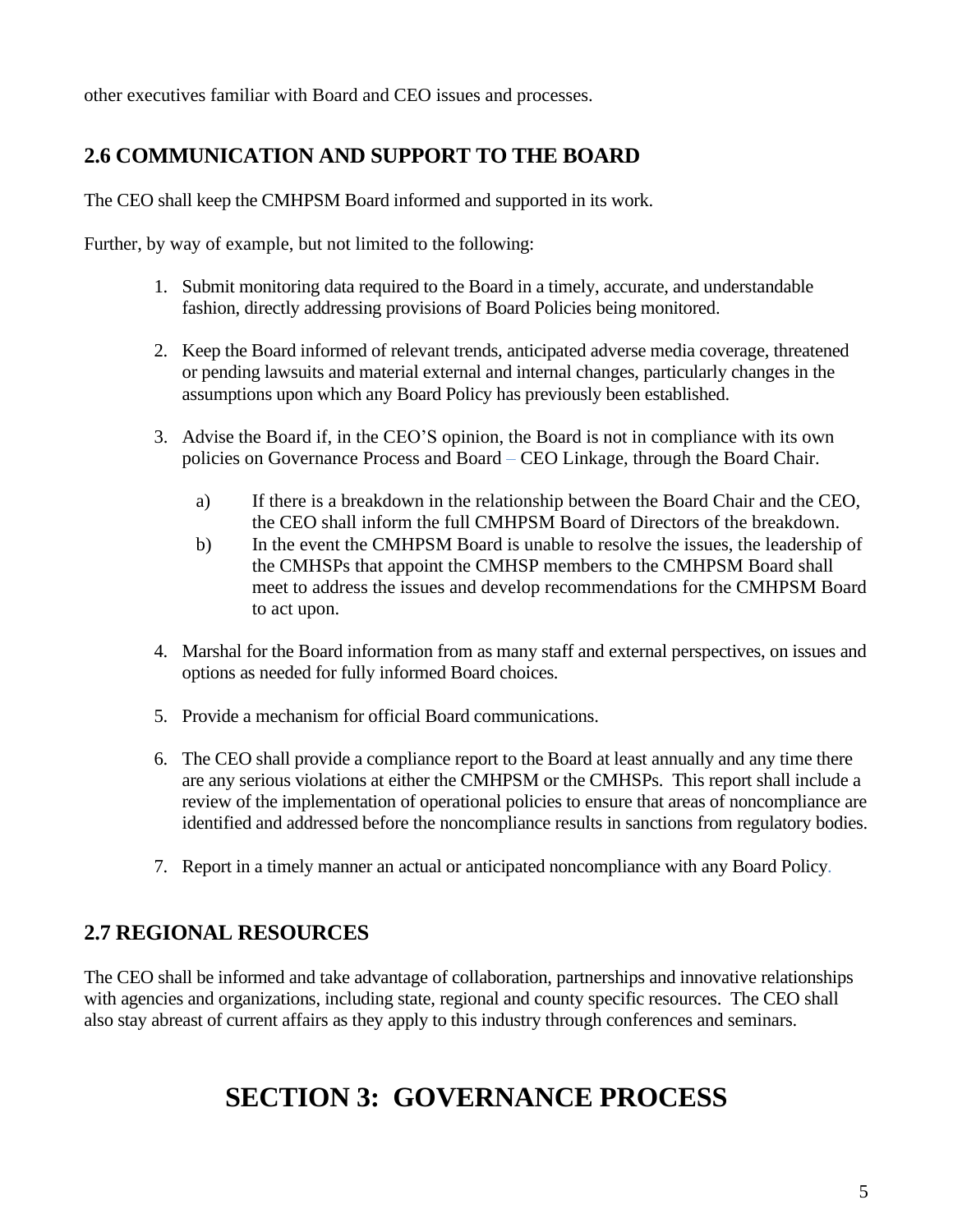## <span id="page-5-0"></span>**3.0 GOVERNING STYLE**

The Board will govern with an emphasis on (a) outward vision, (b) diversity in viewpoints, (c) strategic leadership, (d) clear distinction of Board and CEO roles, (e) collective rather than individual decisions and, (f) proactivity.

The Board must ensure that all divergent views are considered in making decisions, yet must resolve into a single organizational position. Once a decision is made the Board must speak in one voice publicly.

Accordingly:

- 1. The Board will establish written policies reflecting the Board's values and perspectives. The Board's major policy focus will be on the intended long-term impacts outside the organization, not on the administrative or programmatic means of attaining those effects.
- 2. The Board will enforce discipline whenever needed. Discipline will apply to matters such as attendance, preparation for meetings, violation of policies, and disrespect for roles.
- 3. Continual Board development will include orientation of new Board Members and periodic Board discussion of process improvement.
- 4. The Board will listen respectfully to citizen comments and assure that an internal process is in place to follow up on the concerns expressed.

## <span id="page-5-1"></span>**3.1 BOARD RESPONSIBILITIES/DUTIES**

The Board will ensure appropriate organizational and CEO performance and promote a link between the regional community and the CMHPSM.

Further, by way of example, but not limited to the following:

- 1. Meetings
	- (a) Attend Board meetings
	- (b) If unable to attend Board meetings provide advance notice to the CEO and Board Chair
	- (c) Be prepared and on time
	- (d) Listen with an open mind
	- (e) Participate in discussion and encourage dialogue
	- (f) Make decisions in the best interest of the PIHP region
	- (g) Speak with one voice after a decision has been made
- 2. Board Member Personal Development
	- (a) Complete Board orientation and training
	- (b) Commit to ongoing development of Board Member skills
- 3. Operational Policies
	- (a) Follow all relevant CMHPMS operational policies applicable to Board Members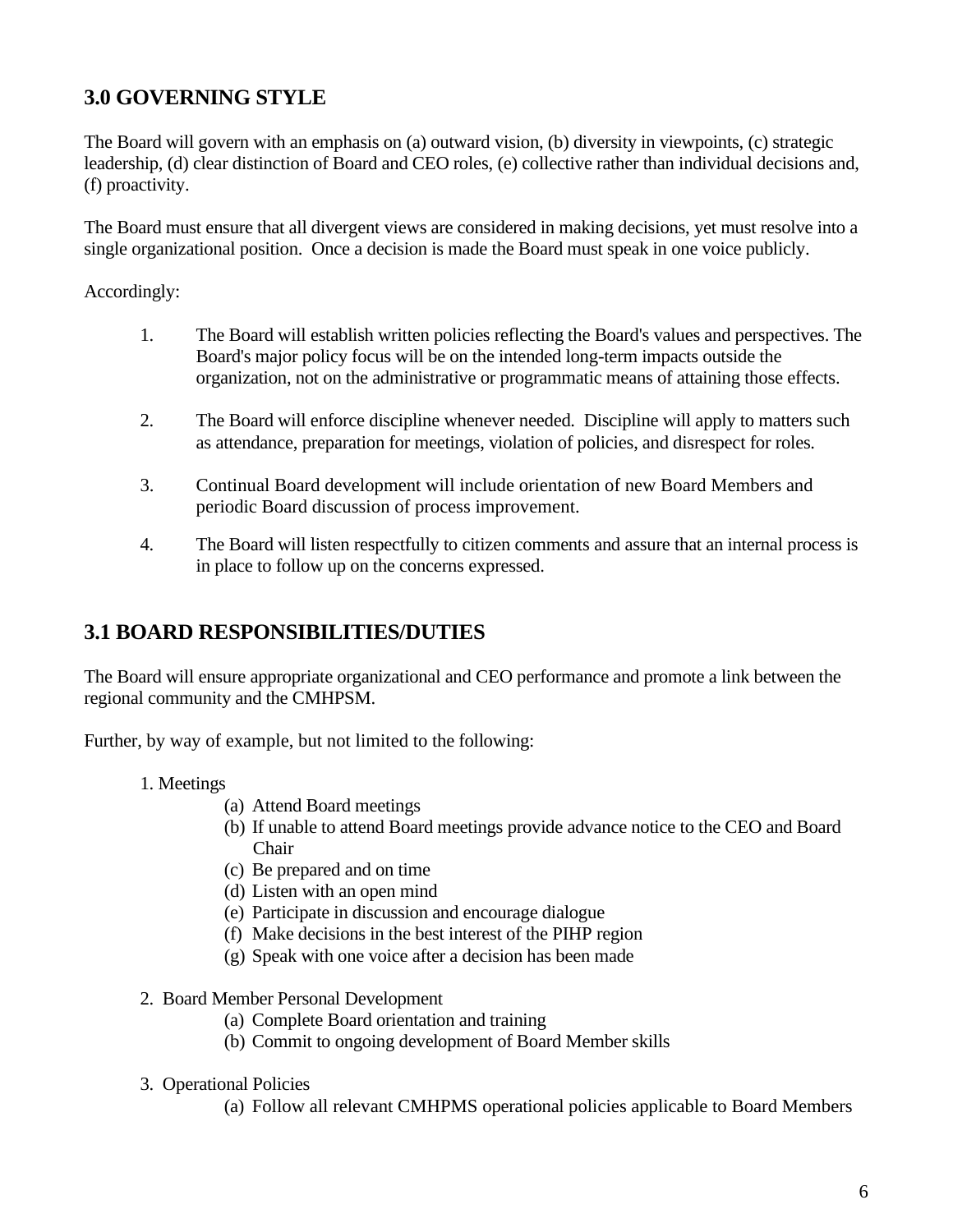## <span id="page-6-0"></span>**3.2 BOARD MEMBER ETHICS**

The Board commits itself and its members to ethical, businesslike, and lawful conduct, including proper use of authority and appropriate decorum when acting as Board Members.

Further, by way of example, but not limited to the following:

- 1. Operate with the best interest of the PIHP region in mind.
- 2. Recuse from any issues where a potential conflict of interest exists.
- 3. Board Members will not use their board position to obtain employment in the organization for themselves, family members, or close associates. Should a Board Member apply for employment, he or she must first resign from the Board.
- 4. Board Members shall not attempt to exercise individual authority over the organization.
- 5. The Board will not evaluate, either formally or informally, any staff other than the CEO.
- 6. Board Members will respect confidentiality.

#### <span id="page-6-1"></span>**3.3 BOARD CHAIR'S ROLE**

The Board Chair assures the integrity of the Board's process and, represents the Board to outside parties. The Board Chair has no authority to make decisions about policies created by the Board nor authority to individually supervise or direct the CEO.

## <span id="page-6-2"></span>**3.4 POLICY REVIEW AND AMENDMENT**

- 1. The Board Policy Governance Manual, Bylaws of the CMHPSM, and Board Governance Policies shall be reviewed in April of every year.
- 2. Board Governance Policies may be suspended, rescinded, or amended by 3/4 of the serving membership and will be superseded by any change in federal or state law.

## <span id="page-6-3"></span>**3.5 COST OF GOVERNANCE**

The Board will invest in its governance capacity.

Accordingly:

- 1. Board members shall be compensated at the rate of the appointing CMHSP per meeting for attendance at all Board meetings, assigned committee meetings, workshops, required training, and other Board approved functions. Board members are entitled to one meeting allowance per day.
- 2. Travel expenses shall be reimbursed by the appointing CMHSP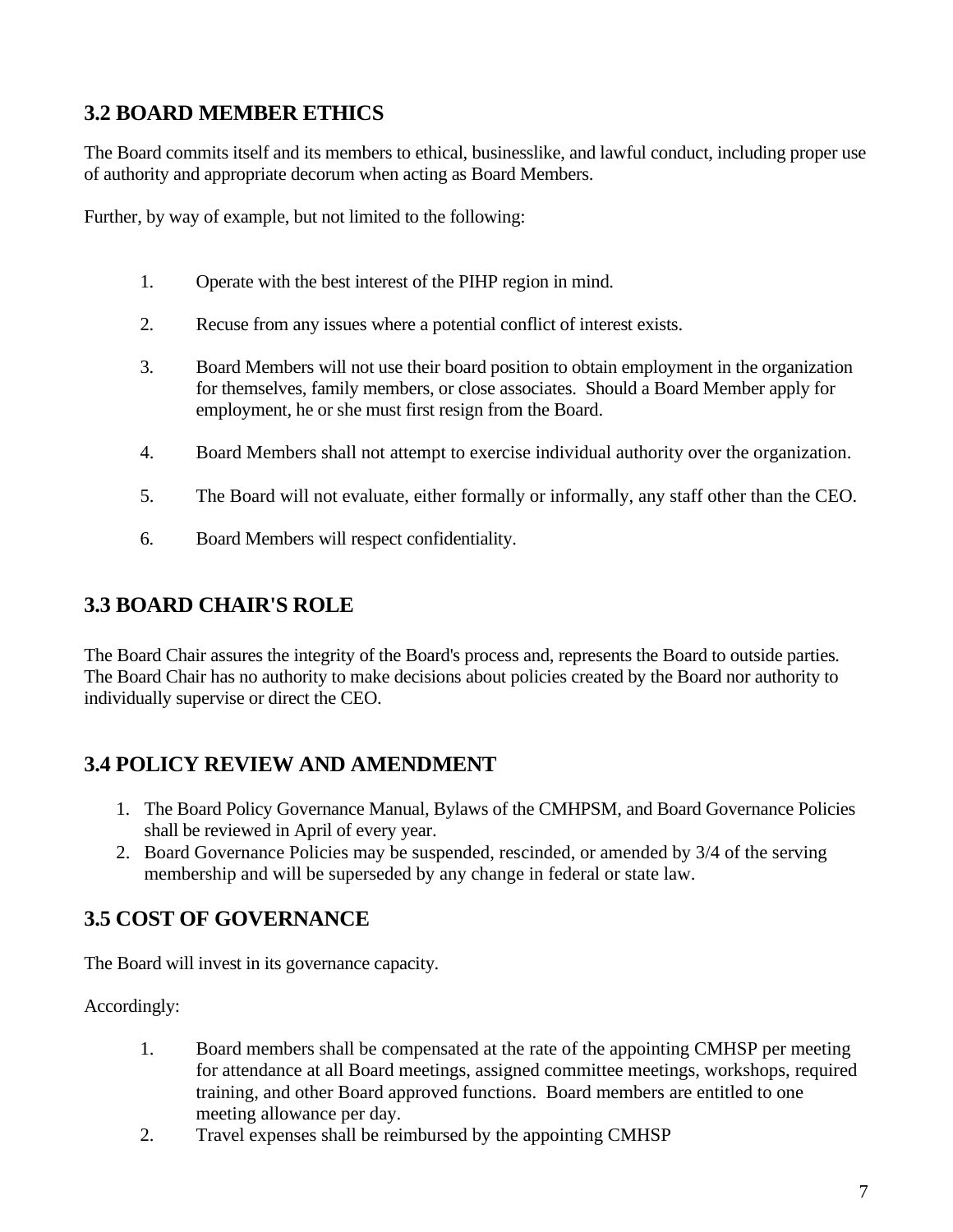3. The Board shall be informed of its budget and expenses.

# **SECTION 4: BOARD-CEO LINKAGE**

### <span id="page-7-1"></span><span id="page-7-0"></span>**4.0 GOVERNANCE-MANAGEMENT CONNECTION**

The Board shall appoint a CEO of the Community Mental Health Partnership of Southeast Michigan who meets the standards of training and experience established by the Michigan Department of Health and Human Services (MDHHS). The Board shall establish general policy guidelines within which the CEO shall execute the duties and responsibilities of a Pre-Paid Inpatient Health Plan as required by state and federal laws, rules, regulations, and the Medicaid Specialty Supports and Services contract with the MDHHS.

## <span id="page-7-2"></span>**4.1 CEO'S RESPONSIBILITIES**

The CEO of the CMHPSM shall function as the chief executive and administrative officer of the CMHPSM/PIHP and shall execute and administer the program in accordance with the approved annual plan and operating budget, the general policy guidelines established by the CMHPSM Board, the applicable governmental procedures and policies, and the provisions of the Mental Health Code. The CEO has the authority and responsibility for supervising all employees. The terms and conditions of the CEO's employment, including tenure of service, shall be as mutually agreed to by the Board and the CEO and shall be specified in a written contract.

## <span id="page-7-3"></span>**4.2 MONITORING CEO PERFORMANCE**

There will be systematic and objective monitoring of the CEO's job performance and achievement of organizational goals as agreed upon.